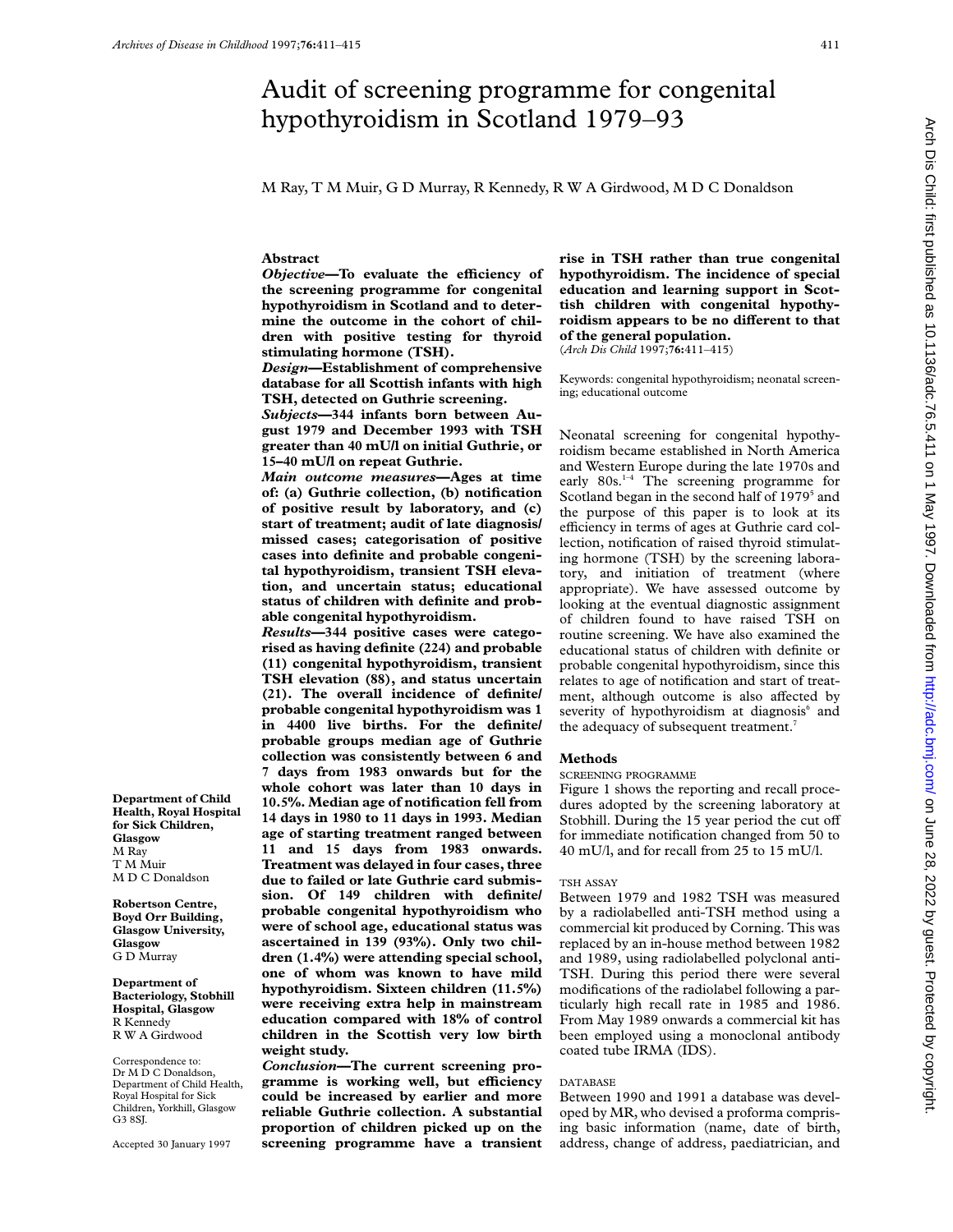

*Figure 1 Protocol for the notification of infants with raised TSH on Guthrie card screening.*

general practitioner), birth and family data (including maternal and paternal details, birth weight, gestation, presence of congenital anomalies including cardiac disease, presence of dysmorphic features, and details of neonatal intensive care), neonatal TSH screening data (including age of Guthrie card, age of notification, and TSH value), diagnostic investigations including thyroid scan, classification of type of hypothyroidism, and data on growth, thyroxine dosage, and venous thyroxine (T4) and TSH values. In 1992 all data were entered onto a Paradox version 3.5 database. Information on all patients was gathered with permission from the paediatricians within and outside Scotland who were caring for the children detected on the screening programme. From 1992 onwards the database has been increased and updated on a prospective basis by submitting proformas to paediatricians looking after new cases and asking for annual updates on existing patients. Scottish paediatricians were also asked if they knew of any child presenting with hypothyroidism before 5 years of age in whom no abnormality had been found on Guthrie screening.

## ASSIGNMENT TO DIAGNOSTIC CATEGORIES

Since thyroid scanning of babies identified on neonatal screening is not universal in Scotland, especially in acutely ill babies and/or babies with multiple problems, we devised criteria for definite hypothyroidism, probable hypothyroidism, thyroid status uncertain, and transient TSH elevation as follows:

## *Definite congenital hypothyroidism* One or more of the following:

- $\bullet$  Initial venous T4 < 60 nmol/l and TSH > 40 mU/l in an otherwise well term baby.
	- Abnormal thyroid scan.
- $\bullet$  Venous TSH > 40 mU/l in sibling of child known to have dyshormonogenesis.

• TSH >10 mU/l on treatment after the first year, or >15 mU/l following complete withdrawal of treatment.

## *Probable congenital hypothyroidism*

 $\bullet$  Definite criteria not met.

• Initial venous T4 60-100 nmol/l and TSH >100 mU/l in an otherwise well term infant.

# *Transient TSH elevation*

x Guthrie TSH >15 mU/l but normal T4 and TSH  $\left($  < 5 mU/l) subsequently off treatment.

# *Thyroid status uncertain*

• Definite and probable criteria not met.

A child was classified as 'sick' if she/he was receiving assisted ventilation, intravenous fluids, intravenous antibiotics, total parenteral nutrition, or requiring emergency surgery around the time of Guthrie sampling.

# EDUCATIONAL STATUS

In April 1994 the educational status of school age children (born from 1989 onwards) was assessed by sending questionnaires to parents through their paediatricians. The questionnaire simply asked which school year the child was in, whether the child was at normal school with or without special help, at a special school, and whether or not a record of needs had been taken out by the Education Department. The findings of the survey were compared with statistical information on children with special educational needs, kindly provided by Mr Rogerson in the Education Department of the Scottish Office, and also from control data gathered in 1992/3 in 8 and 9 year old children as part of a Scottish study on school attainment in very low birth weight infants. 8

# **Results**

Table 1 gives information on the number of live births and Guthrie tests performed from 1979 to 1993. The excess of tests over births is explained by some infants being tested more than once. Between 1 August 1979 and 31 December 1993, 344 children were found to have raised TSH values and all but one of these was positive on the Guthrie screening programme, the only exception being a girl who was diagnosed clinically as hypothyroid at 42 days, no Guthrie card having been submitted previously. There were three other manifest errors during the study period, with late Guthrie card submission (at 35 and 49 days) in two children and in a third child where Guthrie test had been performed on day 7 but the raised TSH had been missed on the printout, and she was diagnosed clinically at 13 days.

Only one possible false negative case was reported. This was a girl who had a negative Guthrie test on day 9 but presented at 4 years with delayed speech and was manifestly hypothyroid at 7 years. Isotope scanning showed no functioning thyroid tissue and autoantibodies were negative.

# ASSIGNMENT TO DIAGNOSTIC CATEGORIES

Table 2 shows the number of children in each of the four diagnostic categories: definite and probable congenital hypothyroidism, uncertain status, and transient TSH elevation. Eighty eight children were found to have transient TSH elevation. Of these, 22 were given thyrox-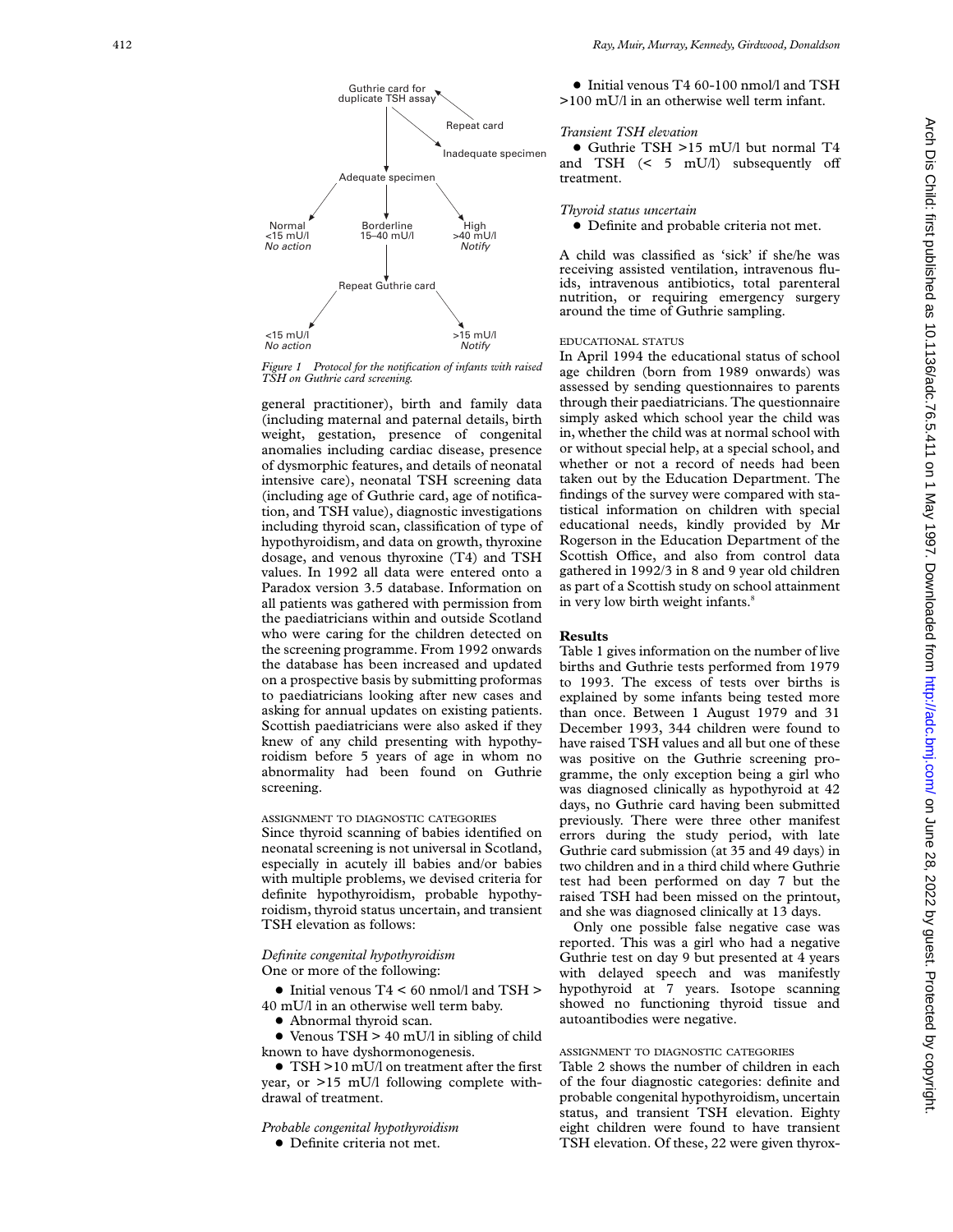*Table 1 Live births and Guthrie thyroid stimulating hormone (TSH) tests in Scotland between 1979 and 1993, showing the numbers of children with transiently raised TSH and definite/probable (def/prob)congenital hypothyroidism (CH), and the estimated incidence of congenital hypothyroidsim*

| Year | Total live births | No of tests | No with transient<br>TSH elevation | No with<br>def/prob CH | <b>Estimated</b><br>incidence of CH |
|------|-------------------|-------------|------------------------------------|------------------------|-------------------------------------|
| 1979 | 68 3 3 6          | 10 0 36     | $\mathbf{0}$                       | 5                      |                                     |
| 1980 | 68 892            | 68784       | $\mathbf{0}$                       | 13                     | 5299                                |
| 1981 | 69 054            | 69 572      | $\mathbf{0}$                       | 18                     | 3836                                |
| 1982 | 66 196            | 66 864      | $\overline{2}$                     | 12                     | 5516                                |
| 1983 | 65 078            | 65 137      | 3                                  | 21                     | 3098                                |
| 1984 | 65 106            | 65843       | 8                                  | 15                     | 4340                                |
| 1985 | 66 676            | 67 338      | 18                                 | 17                     | 3922                                |
| 1986 | 65812             | 66 187      | 11                                 | 9                      | 7312                                |
| 1987 | 66 241            | 67 204      | 5                                  | 19                     | 3486                                |
| 1988 | 66 212            | 66 975      | 10                                 | 21                     | 3152                                |
| 1989 | 63 480            | 63827       | 7                                  | 22                     | 2885                                |
| 1990 | 65 973            | 66 765      | 10                                 | 21                     | 3141                                |
| 1991 | 67 024            | 67 374      | 3                                  | 14                     | 4787                                |
| 1992 | 65 789            | 66 225      | 5                                  | 10                     | 6578                                |
| 1993 | 63 337            | 66 799      | 4                                  | 17                     | 3726                                |

Estimated average incidence of congential hypothyroidism: 1 in 4350 live births.



*Figure 2 Box and whiskers plot of age at Guthrie collection in infants with raised thyroid stimulating hormone (TSH) in the Scottish hypothyroid screening programme, 1979–93. Median values are represented by the line across the box, outliers by dots.*

ine initially, but were subsequently found to have normal thyroid function when treatment was withdrawn. As expected, there was a female preponderance of approximately 2 to 1 in the definite and probable groups, but not in the transient group. The number of premature and/or 'sick' infants was much greater in the transient group.

In the 224 children with definite hypothyroidism, 96 had a thyroid isotope scan and this was of diagnostic value in 91. A specific cause, based on information from family history, clinical examination, thyroid scan, maternal thyroid autoantibody status, necropsy findings (three patients), or various combinations of these was established in 108 children. These were: thyroid ectopia (32), athyreosis (35) and hypoplasia (17), dyshormonogenesis (20), isoimmune thyroiditis (3), and pseudohypoparathyroidism (1). Of the remaining 115 children in whom no cause was established (usually because no thyroid scan had been performed) the diagnosis of definite hypothyroidism was based on TSH elevation of greater than 10 mU/l after the first year in 56, and/or an initial venous T4 of less than 60 nmol/l and a TSH of greater than 50 mU/l in the absence of prematurity or 'sickness' in 84.

# INCIDENCE OF CONGENITAL HYPOTHYROIDISM

The annual incidence of true congenital hypothyroidism in Scotland (taking the definite and probable groups together, but excluding the groups where thyroid status was uncertain or the rise in TSH transient) varied between 1 in 2900 and 1 in 7300 live births, with an average incidence of 1 in 4400 (table 1).

## EFFICIENCY OF CONGENITAL HYPOTHYROID SCREENING PROGRAMME

- Figures 2, 3, and 4 show the age at Guthrie collection, notification, and treatment for the cohort of children between 1979 and 1993 in
- box plot form, where the bottom of the box is at the lower quartile, the top at the upper quartile,
- and the median is drawn across the box. Vertical lines represent upper and lower limits with outliers represented as single dots. In figs 3 and 4 the transient/uncertain groups are excluded.

#### *Age at Guthrie collection*

Median ages of Guthrie collection were consistently 6-7 days in the definite/probable groups from 1983 onwards but more variable in the uncertain/transient groups, at between 5 and 14 days. Of the 344 infants in the cohort 36 (10.5%) had their first Guthrie test after 10 days of birth—11 from the definite group, five from the uncertain group, and 20 from the transient group.

#### *Age at notification*

Of the 235 infants with definite/probable congenital hypothyroidism, only 18 (7.7%) had been clinically detected and treated by the time of notification, which in this group was consistently between 10 and 12 days from 1983 onwards. Again the uncertain/transient groups showed more variation (11–21.5 days), consistent with a combination of later initial sampling and time taken for recall samples.

*Table 2 Diagnostic categories and basic information on 344 Scottish infants with raised thyroid stimulating hormone (TSH)*

|                                   | Definite            | Probable            | <i><u><b>Incertain</b></u></i> | Transient           |
|-----------------------------------|---------------------|---------------------|--------------------------------|---------------------|
| No of children (%)                | 224(65.1)           | 11(3.2)             | 21(6.1)                        | 88 (25.6)           |
| F:M ratio                         | 2.2:1               | 2:1                 | 1.9:1                          | 1:1                 |
| Birth weight mean (range)         | 3.34 (1.28 to 3.52) | 3.48 (2.86 to 4.37) | 3.18 (1.23 to 4.55)            | 2.77 (0.78 to 4.32) |
| Preterm                           | 15(6.7)             |                     | 2(9.5)                         | 24 (27.3)           |
| Deaths                            | 5(2.2)              |                     | 6(28.6)                        | 4(4.5)              |
| 'Sick'                            | 16(7.1)             |                     | 5(23.8)                        | 33 (37.5)           |
| Total with one or more congential |                     |                     |                                |                     |
| malformations                     | 12(5.4)             | 0                   | 6(28.6)                        | 13(14.8)            |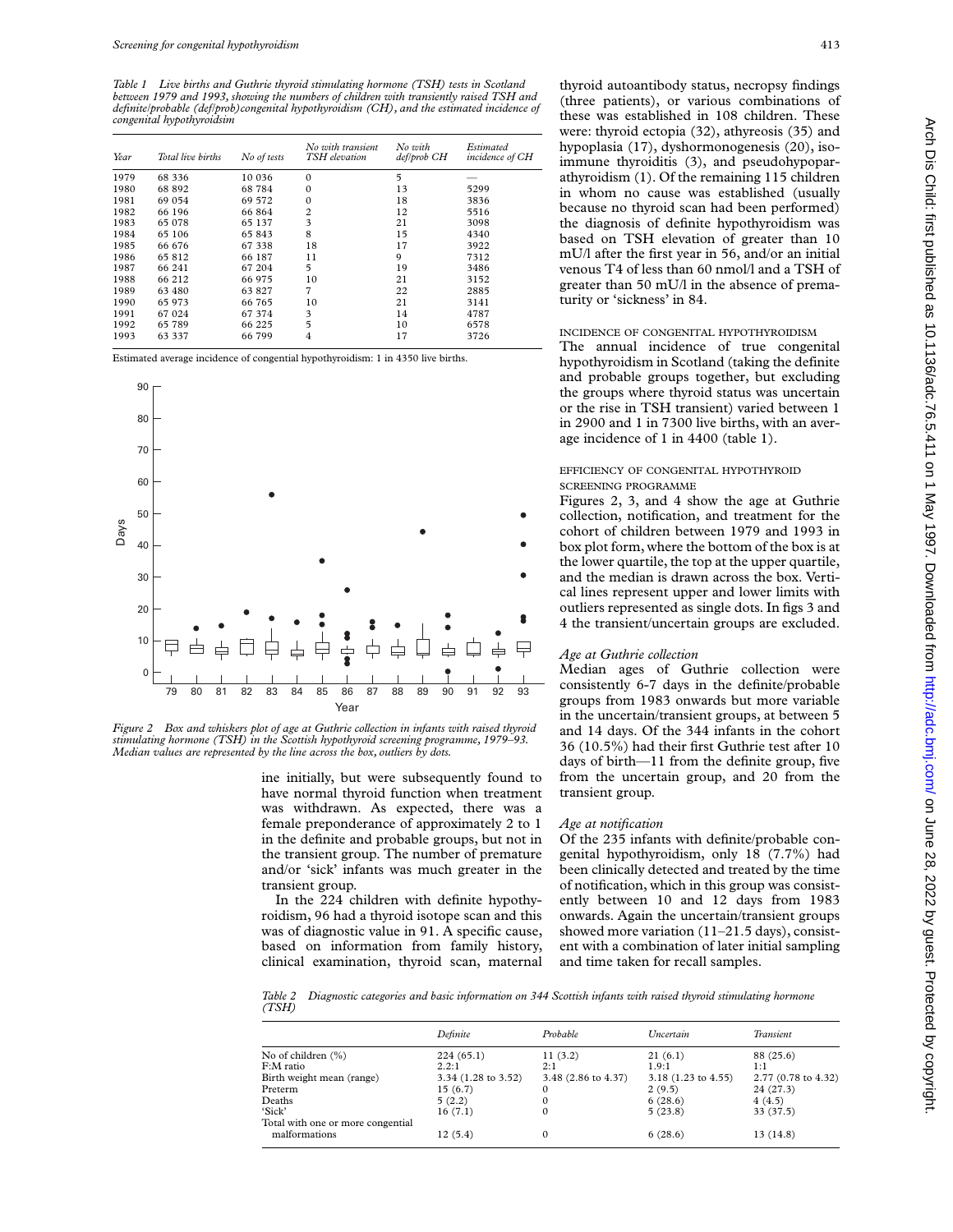

*Figure 3 Box and whiskers plot of age at notification in 234 infants with definite/probable congenital hypothyroidism diagnosed in Scotland, 1979–93. Median values are represented by the line across the box, outliers by dots.*



*Figure 4 Box and whiskers plot of age at start of treatment in 234 infants with definite/probable congenital hypothyroidism diagnosed in Scotland, 1979–93. Median values are represented by the line across the box, outliers by dots.*

#### *Age at starting treatment*

Median ages fell from 17.5–21 days before 1983 to 11–15 days thereafter in the definite/ probable groups, with much later median treatment times for the minority (37%) of infants in the uncertain/transient groups who actually received treatment. This was attributable to a combination of later notification and clinical uncertainty as to whether treatment was appropriate. During the study period, 45 infants (13% of the cohort) started treatment after 20 days—27 from the definite group, five from the uncertain group, and 13 from the transient group.

## PATTERN OF TRANSIENT TSH ELEVATION DURING THE STUDY PERIOD

An unusually large number of infants was found to have transient TSH elevation in 1985 and 1986 (table 1), with only four from each year actually receiving treatment. This coincided with a change in radiolabel in the screening laboratory. In 1988 there was a similar peak of transient TSH elevation, with 10 cases reported but only two treated. A further peak in 1990 was associated with a particularly high incidence of prematurity and sickness.

### EDUCATIONAL STATUS

One hundred and forty nine children were of school age in 1994, and information was available on 139 (93%). Two children (1.4%) were attending special schools, one of whom had mild dyshormonogenesis with raised TSH but normal thyroxine off treatment. Sixteen children (11.5%) were receiving some sort of extra help in mainstream education—12 of 104 in primary school and four of 35 in secondary school. Four children (2.9%) had had a Record of Needs taken out by the Education Department, of whom two were the children attending special school.

### **Discussion**

This audit has shown a favourable uptake of neonatal screening and, in those infants with definite/probable hypothyroidism, reasonable median ages of Guthrie sample collection (7 days). However, it is of concern that some infants are still sampled late, particularly those with uncertain classification or transient TSH elevation, in whom there is a much higher incidence of prematurity and sickness (see table 2).9 A common reason for late Guthrie card sampling is the belief that the child must be receiving milk for the phenylketonuria test to be valid. However, an infant not receiving milk beyond 5 days of age is likely to be catabolic so that phenylketonuria is unlikely to be missed. Moreover, it is perfectly feasible to submit a Guthrie card on all newborns on day 5 irrespective of gestation or sickness, sending a second sample for repeat phenylalanine estimation once the infant is receiving milk.

The median ages of notification before 1983 (17.5–21 days) are consistent with other reports from that time in the United Kingdom<sup>10</sup> and North America,<sup>11</sup> while the current age of notification (10–11 days) and start of treatment (11–15 days) compares favourably with more recent reports from Europe. $12$ 

Numerous studies have shown small differences in IQ between healthy controls and hypothyroid children detected by neonatal screening.<sup>13-17</sup> Of particular relevance to our study is the large and detailed psychometric evaluation carried out by Fuggle *et al* who showed a 7 point difference in IO between 344 hypothyroid children and 112 controls at 5 years of age.<sup>17</sup> This group went on to demonstrate a discontinuous relation between IQ and plasma thyroxine concentration at diagnosis, with an apparent threshold at 43 nmol/l.6

In this study we have simply audited the number of children attending special school, and mainstream education with special help. While these indices are extremely crude, it is